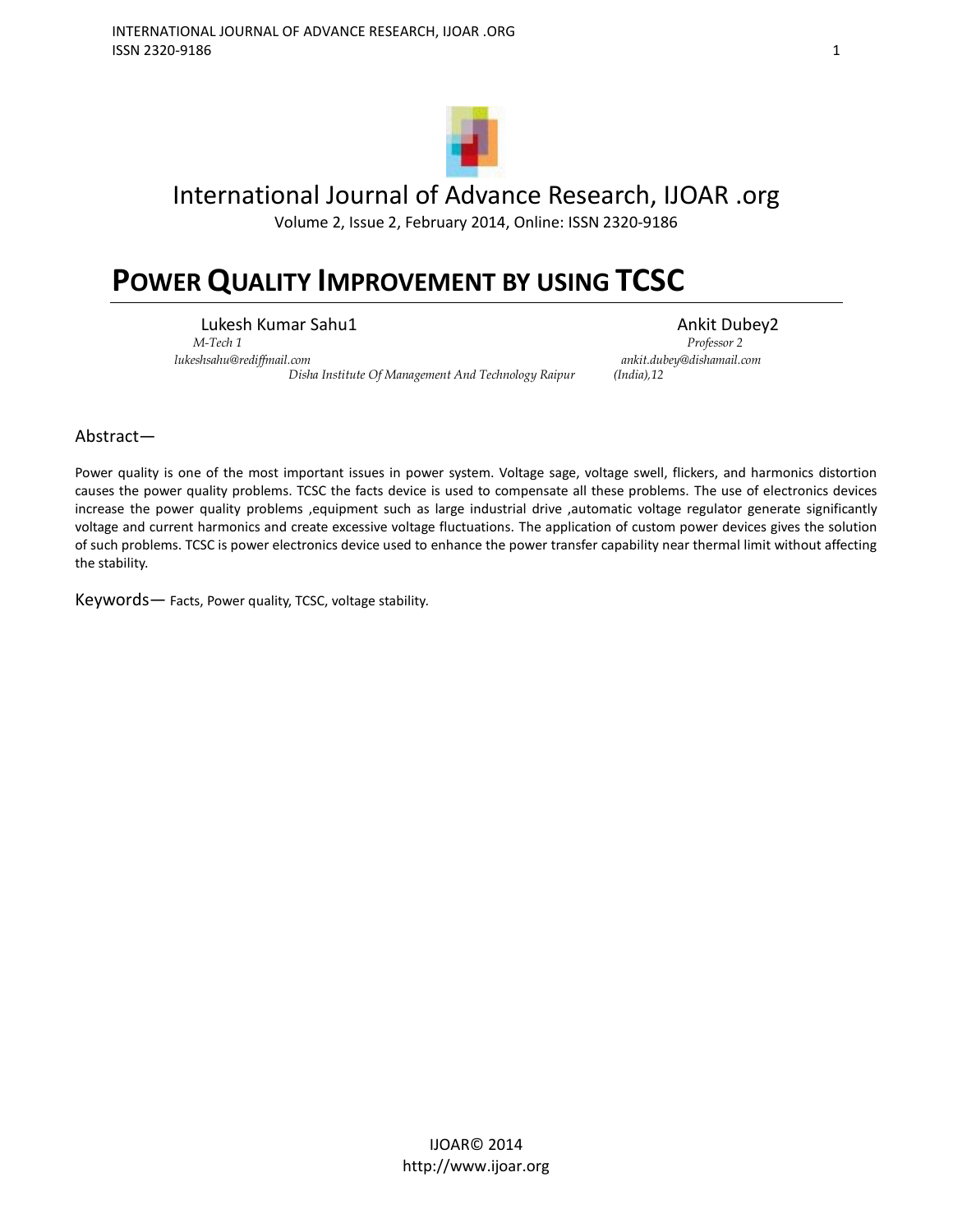#### I. INTRODUCTION

Thyristor Controlled Series Capacitor (TCSC) is a series FACTS device which allows rapid and continuous changes of the transmission line impedance. It has great application potential in accurately regulating the power flow on a transmission line, damping inter-area power oscillations, mitigating sub synchronous resonance (SSR) and improving transient stability. [2]

Voltage sags and interruptions are related power quality problems. Both are usually the result of faults in the power system and switching actions to isolate the faulted sections. They are characterized by rms voltage variations outside the normal operating range of voltages. Voltage *sag*  is a short-duration (typically 0.5 to 30 cycles) reduction in rms voltage caused by faults on the power system and the starting of large loads, such as motors. Momentary interruptions (typically no more than 2 to 5 s) cause a complete loss of voltage and are a common result of the actions taken by utilities to clear transient faults on their systems [1].

An *overvoltage* is an increase in the rms ac voltage greater than 110 percent at the power frequency for duration longer than 1 min. Overvoltages are usually the result of load switching (e.g., switching off a large load or energizing a capacitor bank). The over-voltages result because either the system is too weak for the desired voltage regulation or voltage controls are inadequate. Incorrect tap settings on transformers can also result in system over voltages.

#### II. THYRISTOR CONTROLLED SERIES CAPACITOR

Thyristor controlled series compensation provides fast control and variation of the impedance of the series capacitor bank. TCSC is part of the Flexible AC Transmission System (FACTS), which is an application of power electronics for control of the AC system to improve the power flow, operation, and control of the AC system. TCSC improves the system performance for subsynchronous resonance damping, power swing damping, transient stability, and power flow control.

Series compensation is commonly used in high-voltage AC transmission systems. They were first installed in that late 1940s. Series compensation increases power transmission capability, both steady state and transient, of a transmission line. Since there is increasing opposition from the public to construction of EHV transmission lines, series capacitors are attractive for increasing the capabilities of transmission lines. Power transmitted through the transmission system is given by:

$$
P = \frac{V_1 V_2 \sin \delta}{X_L}
$$
 ......... (1)

Where  $P = Power$  transmitted through the transmission system

 $V_1$  = Voltage at sending end of the line

 $V_2$  = Voltage at receiving end of transmission line

 $X_L$  = Reactance of the transmission line

 $\delta$  = Phase angle between V<sub>1</sub> and V<sub>2</sub>

Equation (1) shows that if the total reactance of a transmission system is reduced by installing capacitance in series with the line, the power transmitted through the line can be increased.

With a TCSC installed in the line, Eq. (1) can be written as

$$
P = \frac{V_1 V_2 \sin \delta}{X_L - X_C}
$$
................. (2)  

$$
P = \frac{V_1 V_2 \sin \delta}{1 - k}
$$
................. (3)

Where  $K = \frac{X_L}{X_C}$  is degree of the compensation, usually

expressed in percent.

#### *A. Control concept of TCSC*

#### *B. Title and Author Details*

Single-phase thyristor-controlled series capacitor (TCSC) comprising an equivalent capacitor and a thyristorcontrolled reactor (TCR) in parallel is shown below where it is assumed that the TCSC is connected between buses A and B.



The transfer admittance matrix relates the nodal currents injections,  $I_A$  and  $I_B$ , to the nodal voltages,  $V_A$  and  $V_B$ , via the variable TCSC reactance is given by equation (4).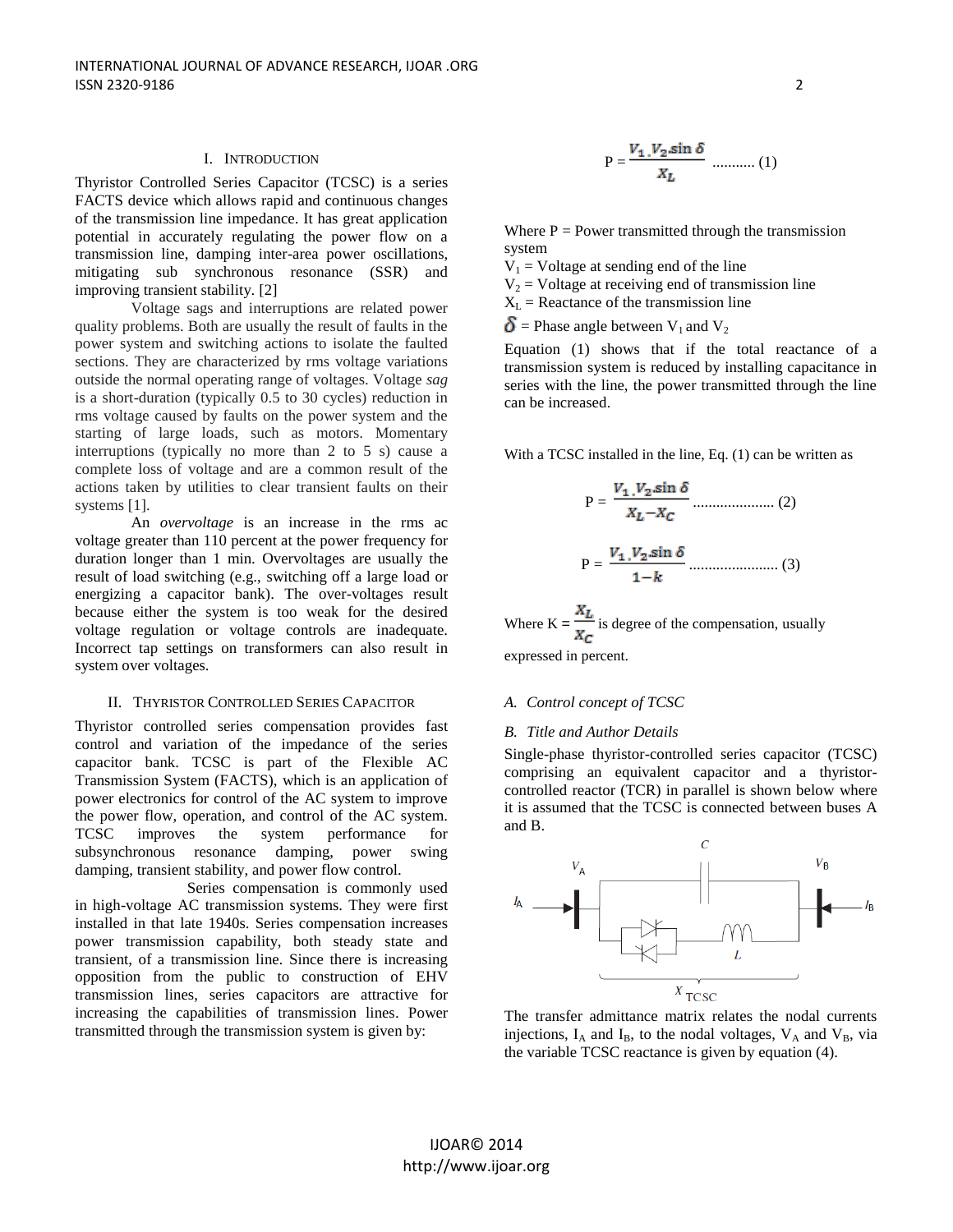

*C. Section Headings*





TABLE I FONT SIZES FOR PAPERS



**IMPROVEMENT OF VOLTAGE PROFILE USING TCSC** 

IJOAR© 2014 http://www.ijoar.org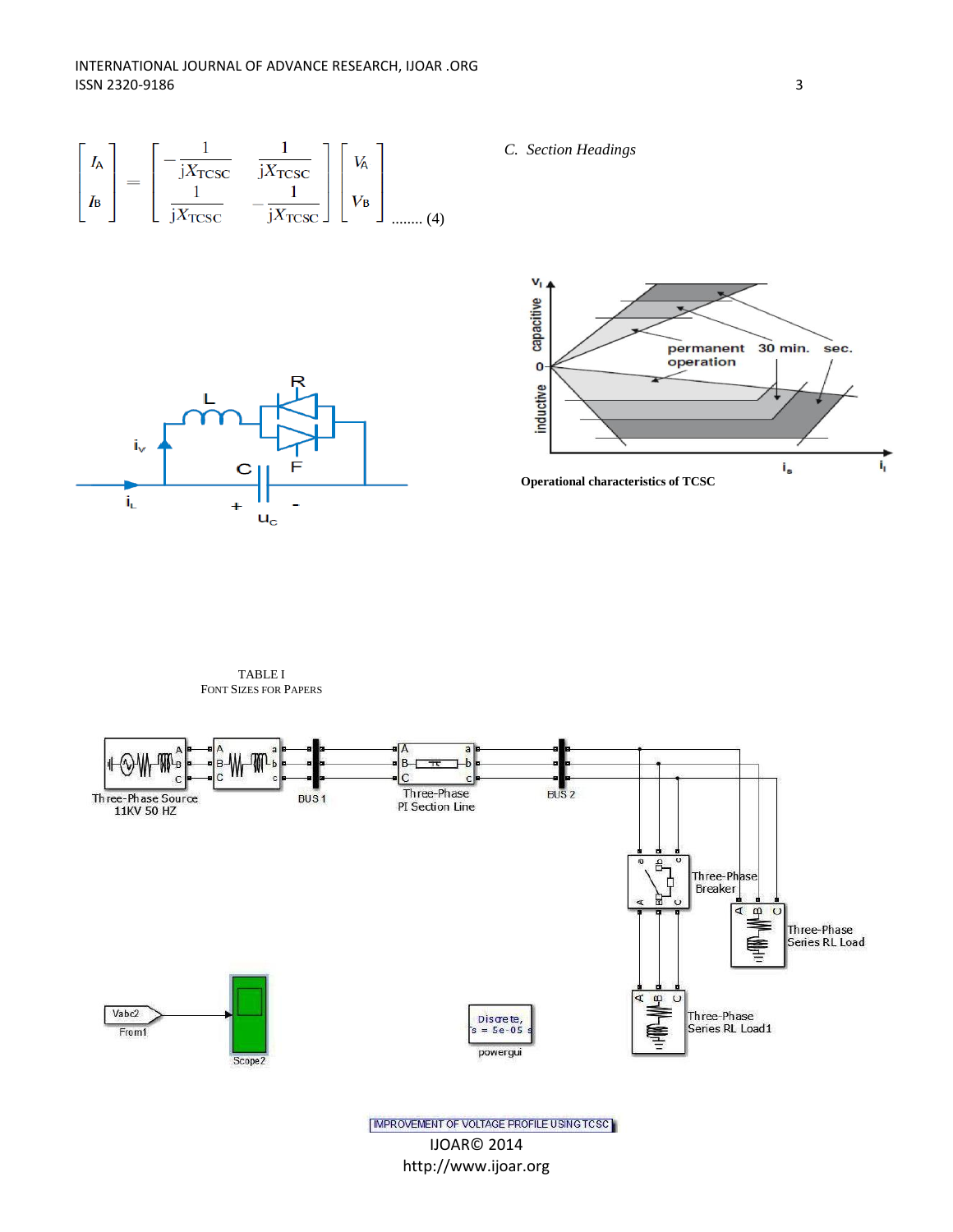### INTERNATIONAL JOURNAL OF ADVANCE RESEARCH, IJOAR .ORG ISSN 2320-9186 4